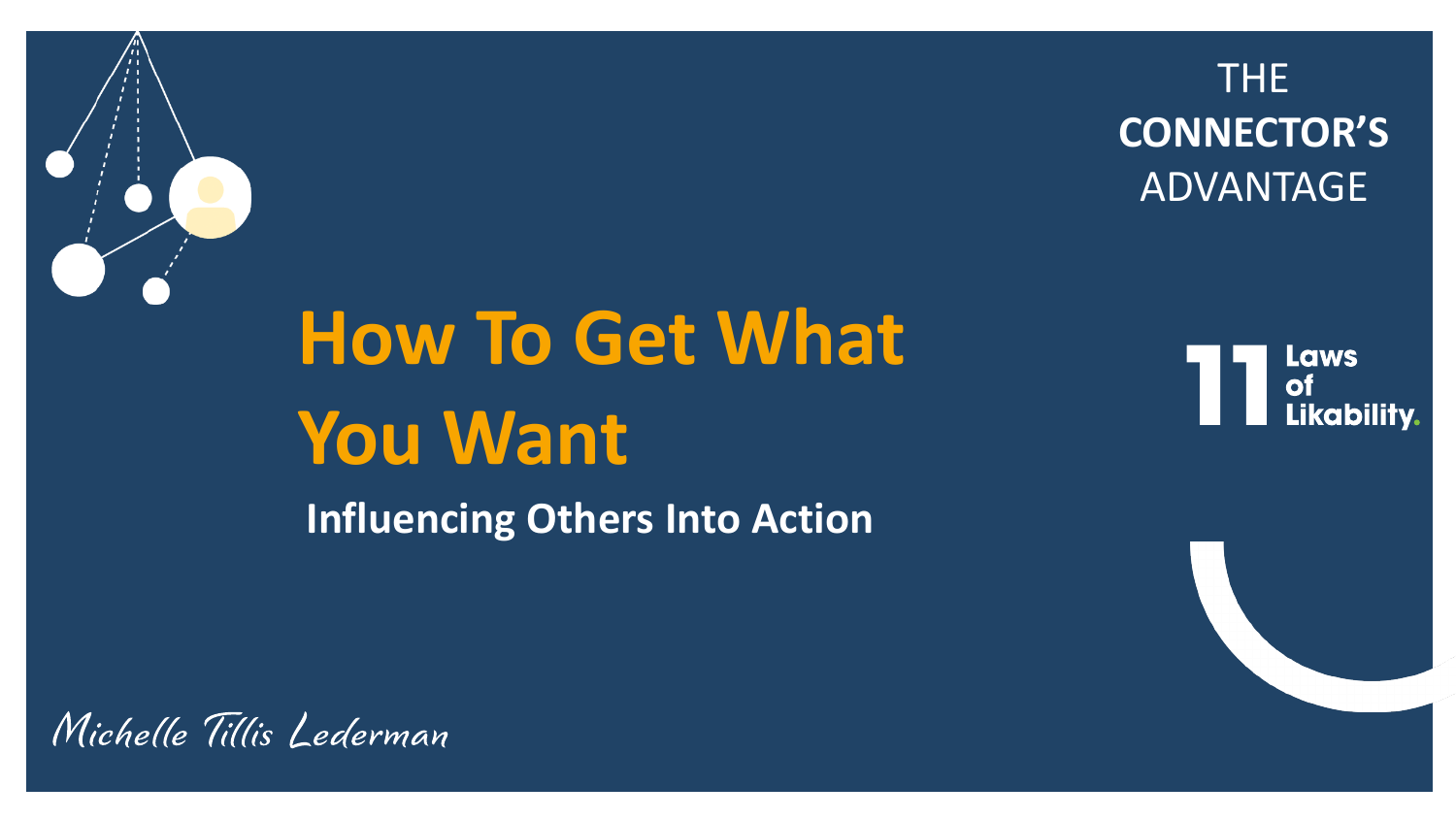# In the Chat Box, Share…

# What Do You Want?

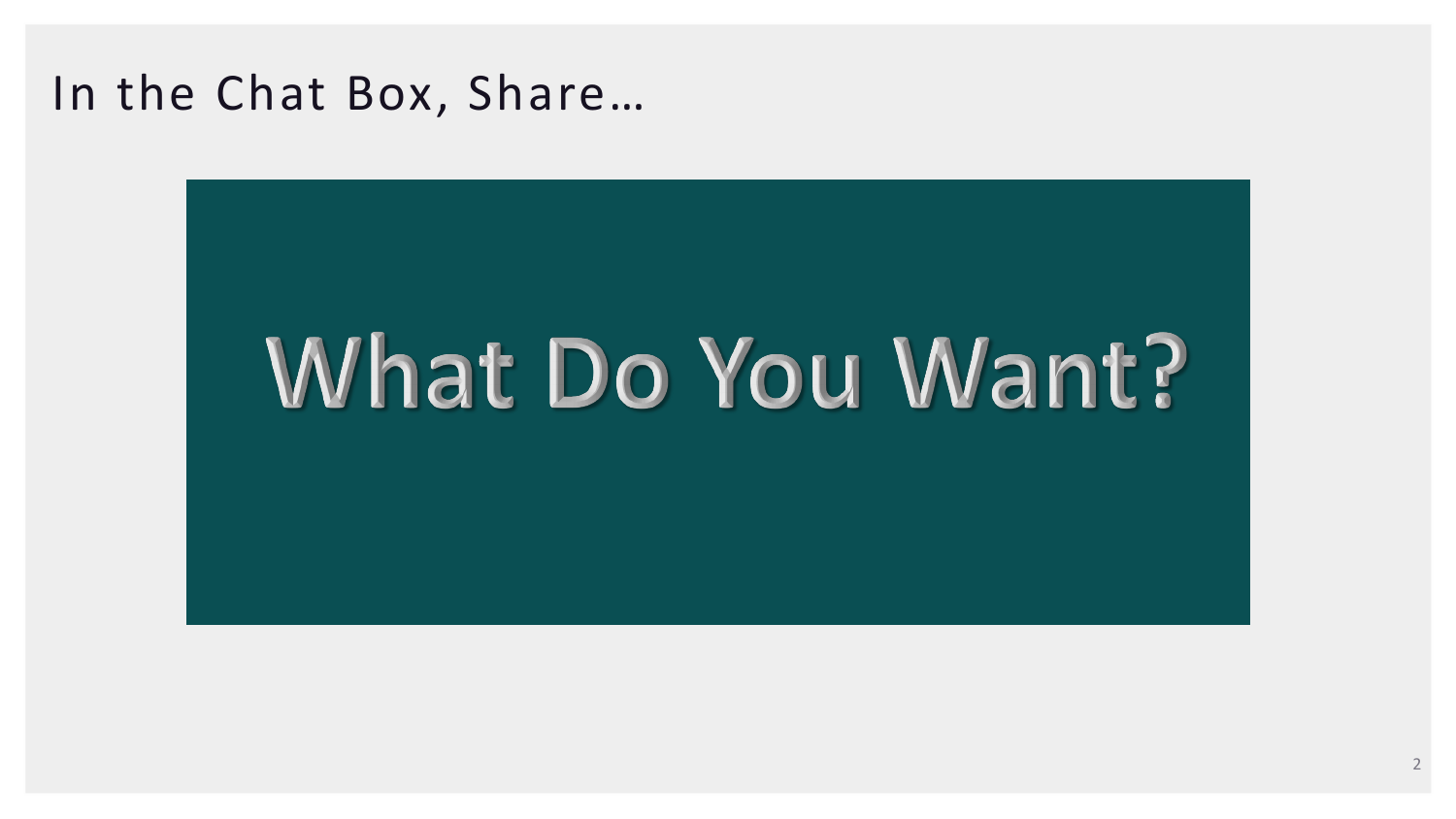3

# POLL: What Do You Want?

❑ A New Job ❑ A Promotion ❑ A Mentor ❑ A Referral ❑ A New Client □ To Start A Business

❑ To Grow Your Business

❑ To Be Happier

❑ To Be Healthier

❑ Other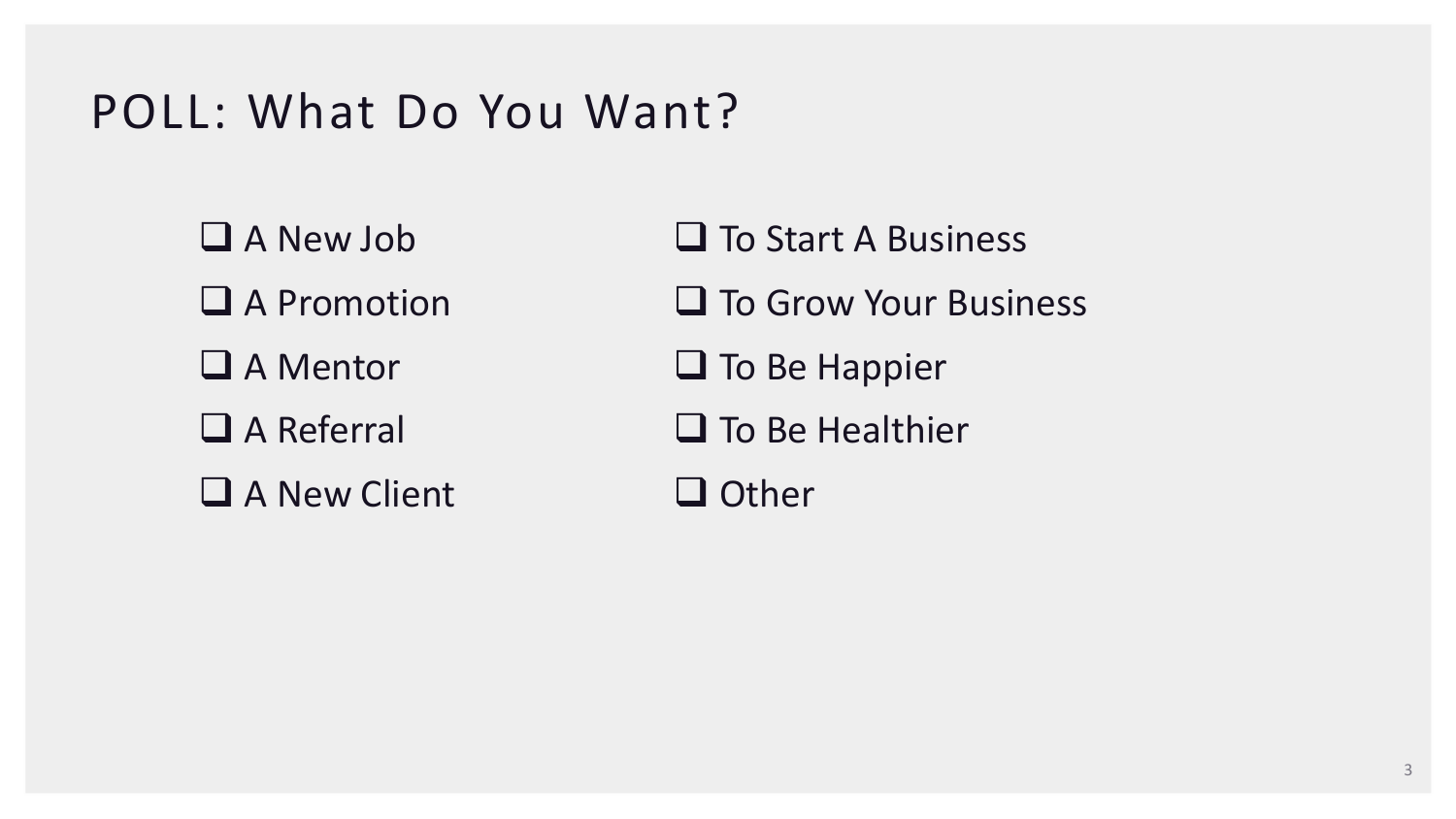4

# Clear Vision = Mindset + Measurement

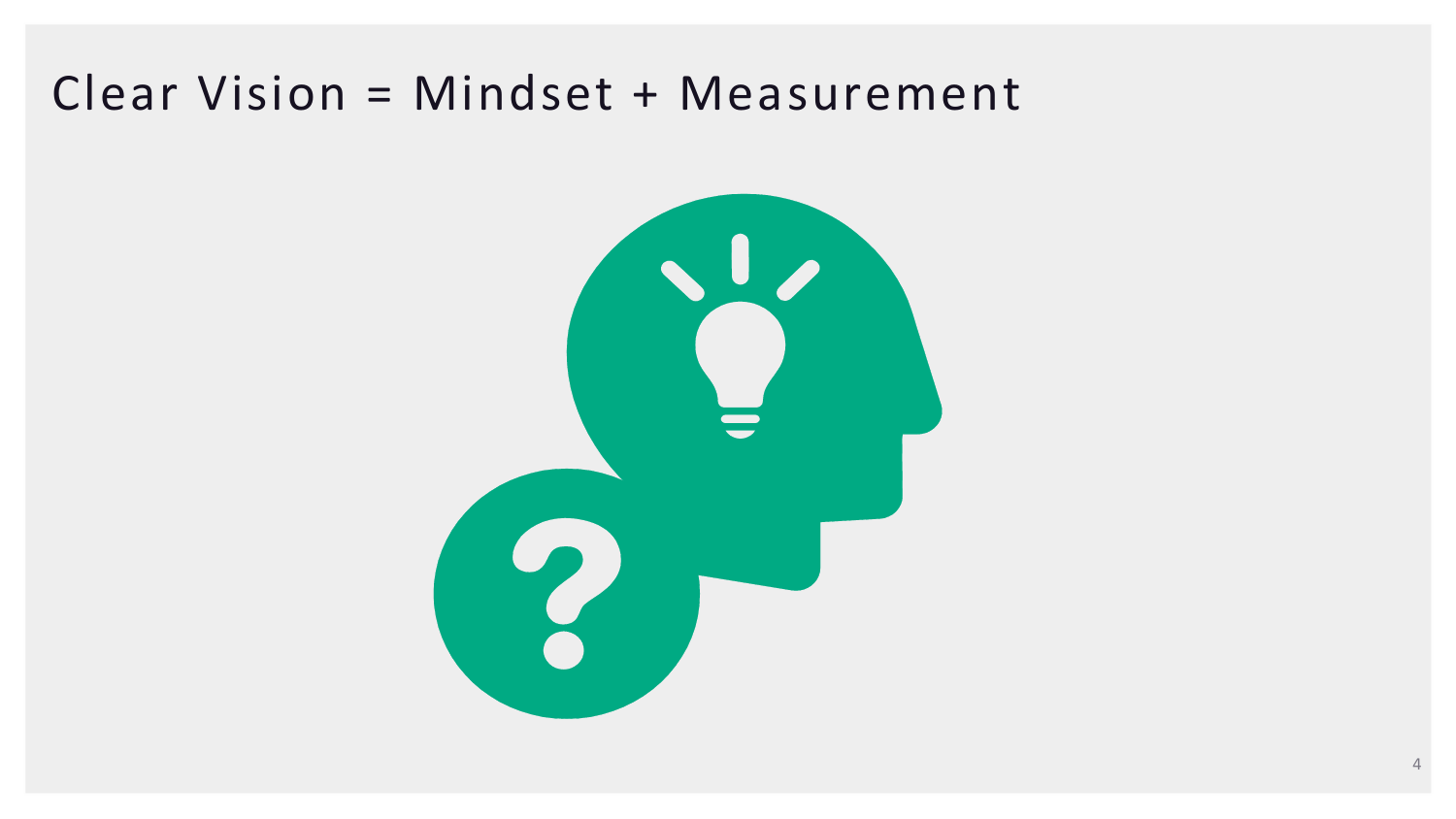



# Mindset: Do You Really Want It?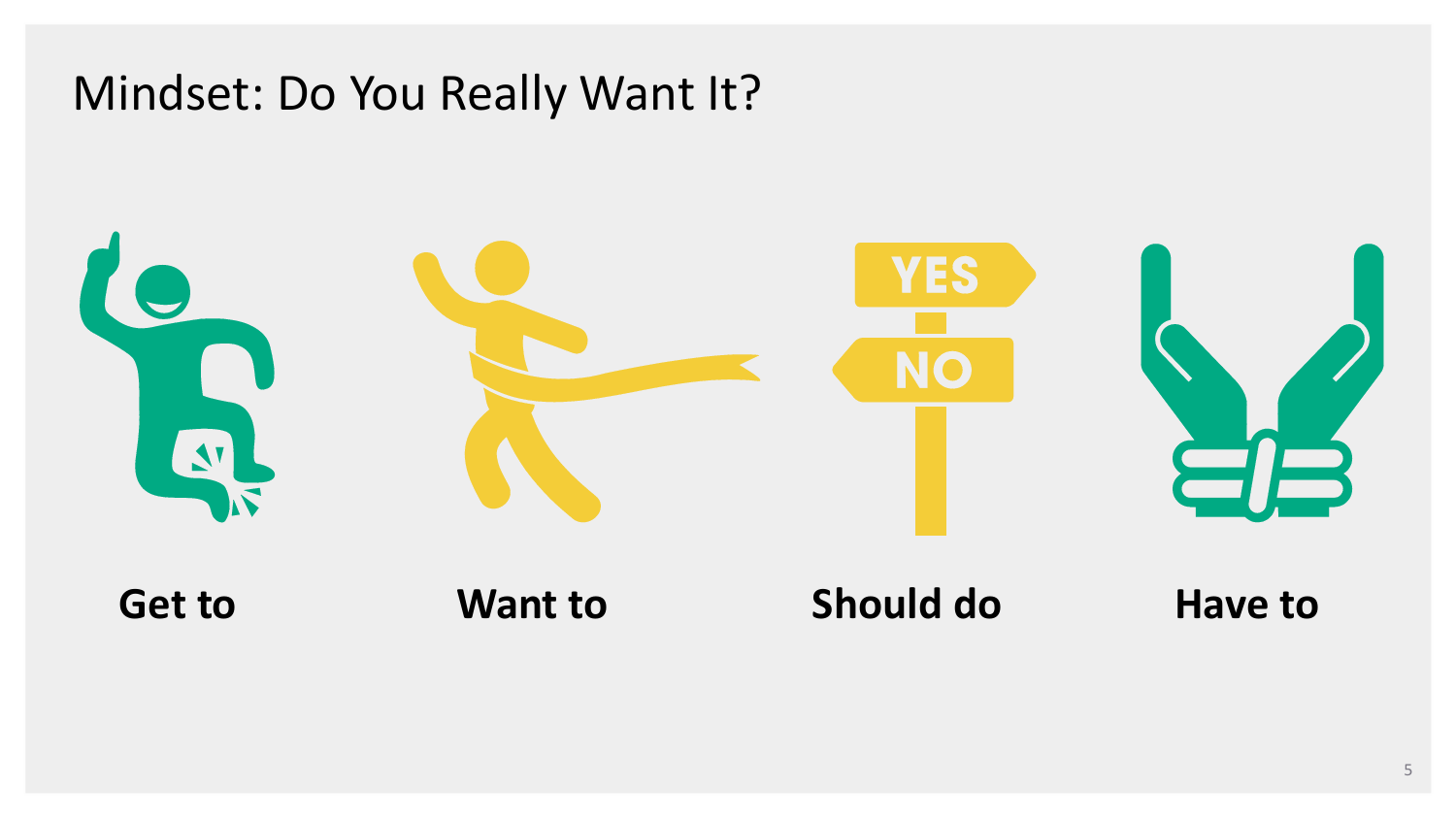6

# **Measurement How Do You Know?**

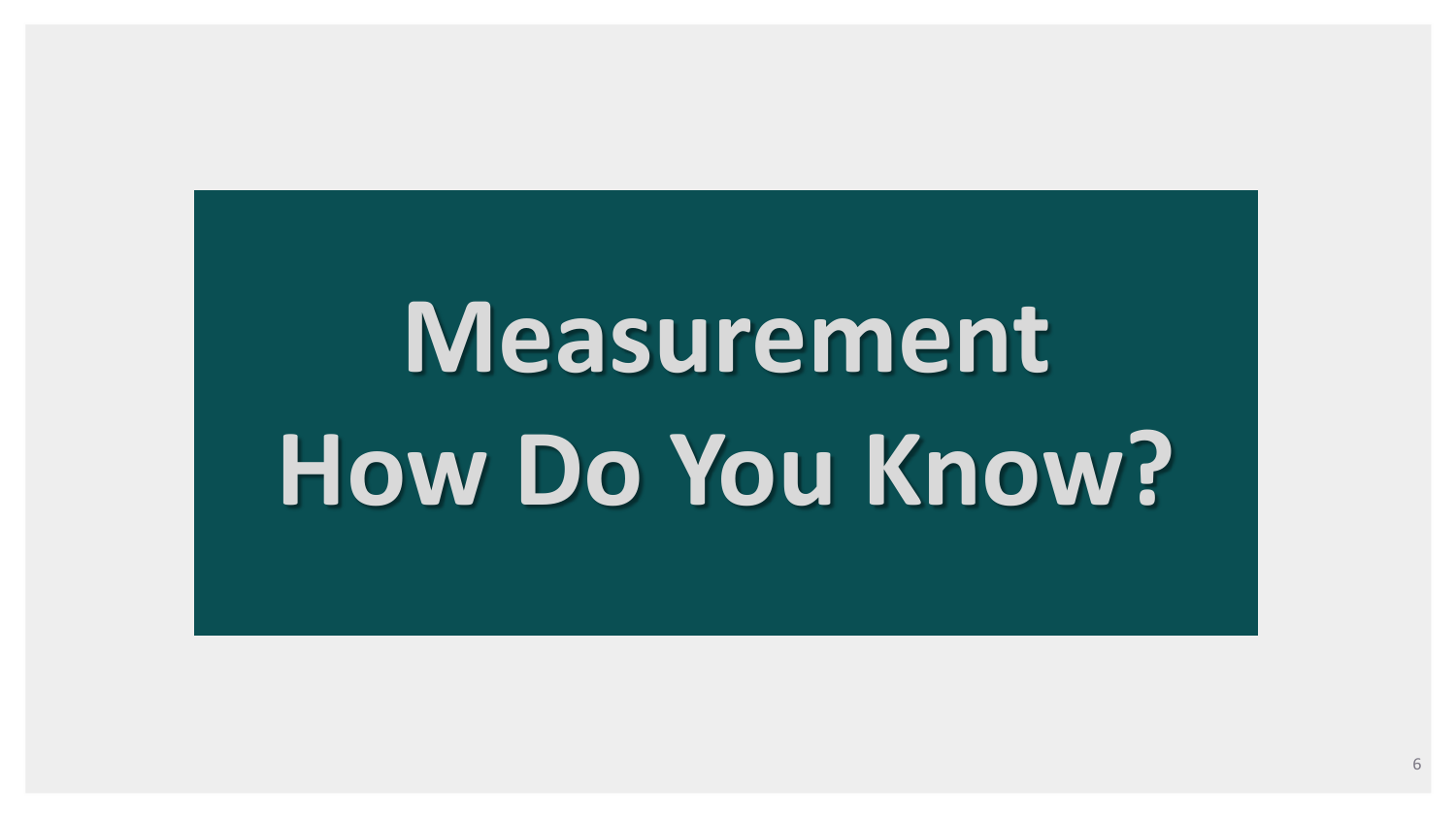

# In the Chat Box, Share…Possible Measurements?



- **Frequency**
- **Deadline**
- **Milestones**



# **Completion** ▪ **Numbers** ▪ **Volume**

- **Target**
- **Savings**
- **Change**



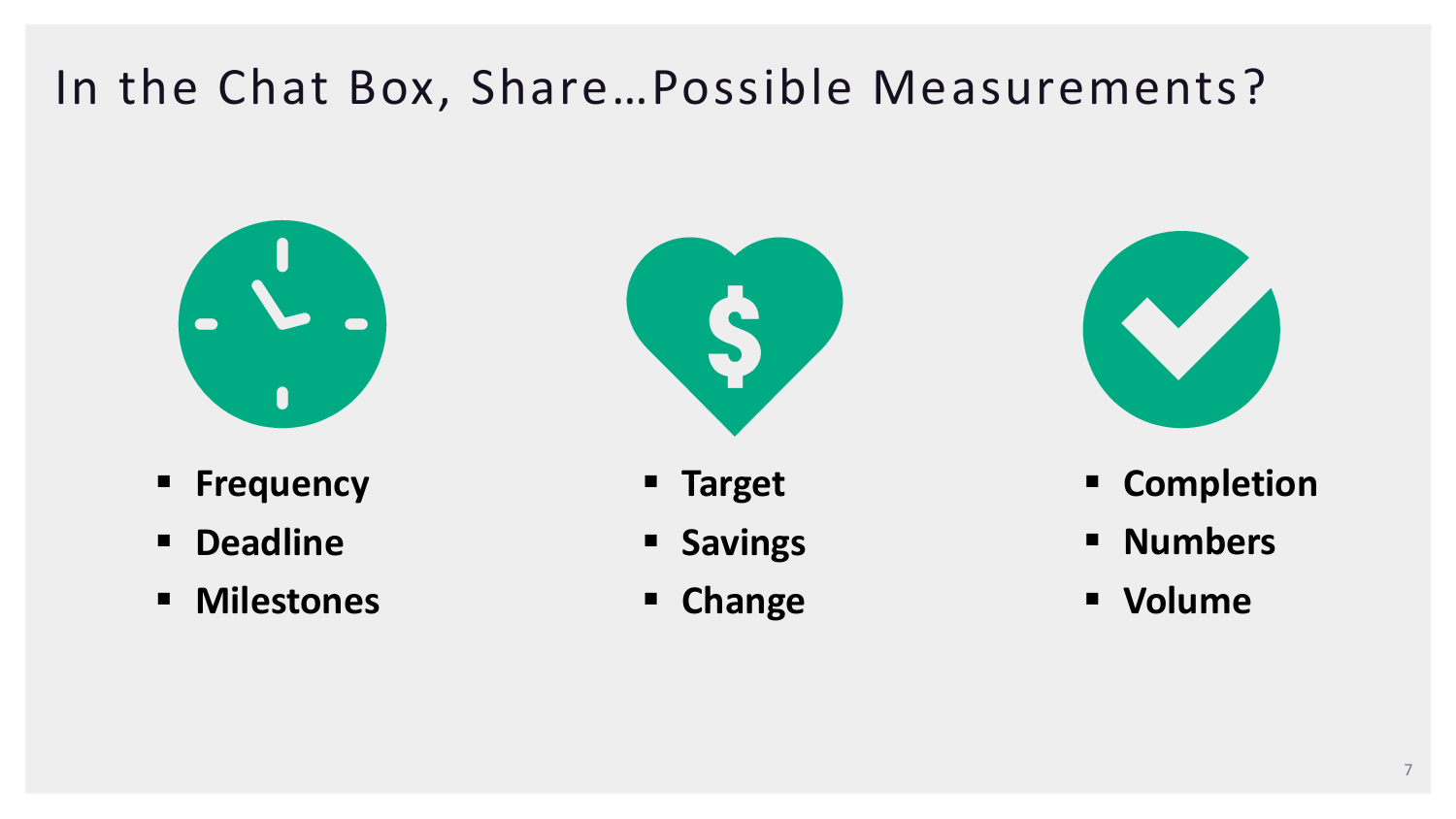# How: Faster, Easier, Better With Help

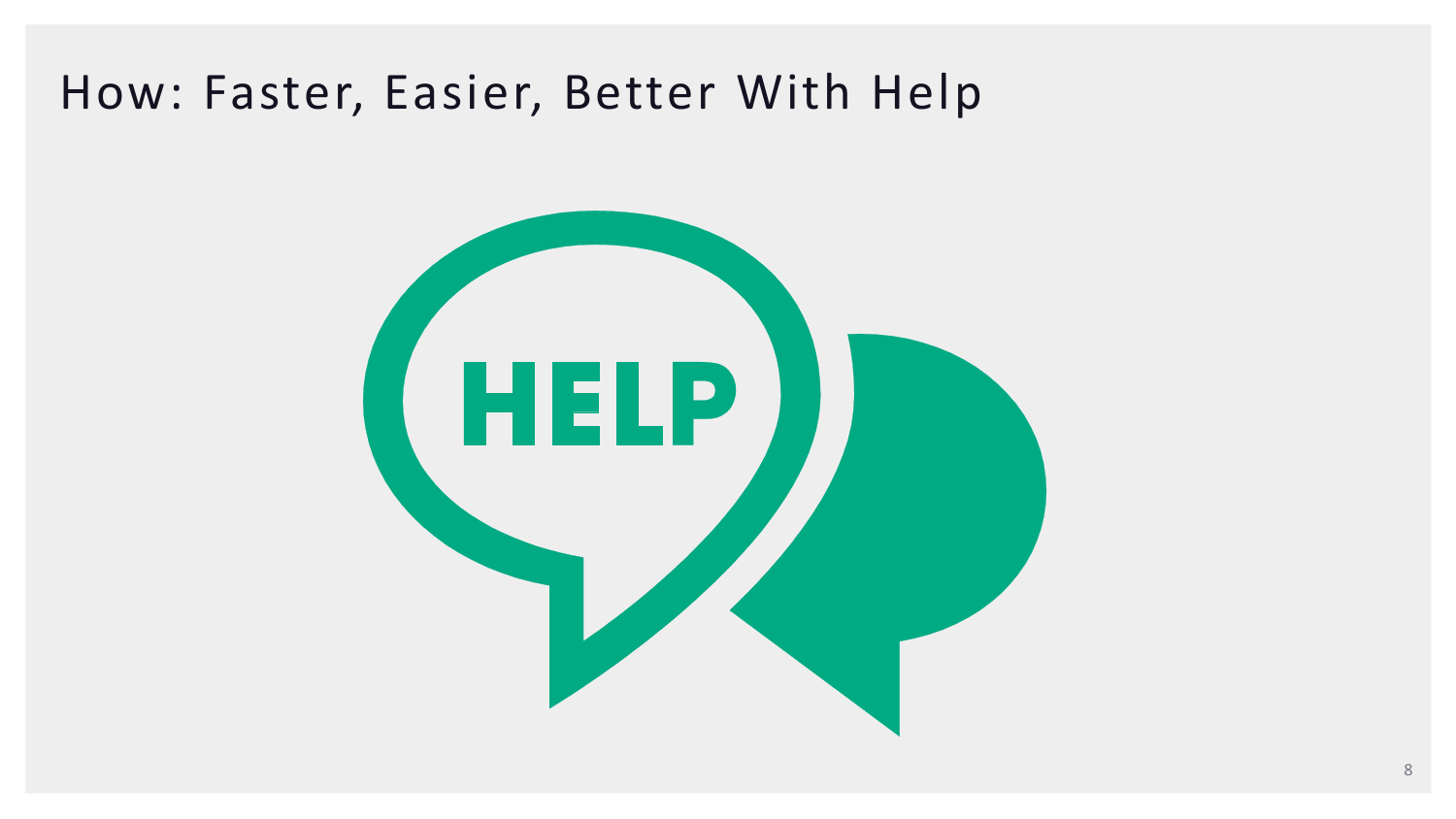# People Have Huge Impact

**92%** of consumers trust referrals from people they know and are 4X more likely to buy. (Nielsen)



#### **28%** of millennials say they won't try a product if their friends don't approve of it.

(Nielsen)

People would rather do business with a person they like and trust rather than someone they don't. (Nobel Prize psychologist, Daniel Kahneman)

**90%** of executive level jobs come from networking Right Management

**~ 70%** of people with active mentor relationships received a promotion Harvard Business Review





### **Hiring & Promotion**

### **Building Business**

**Referrals & Sales**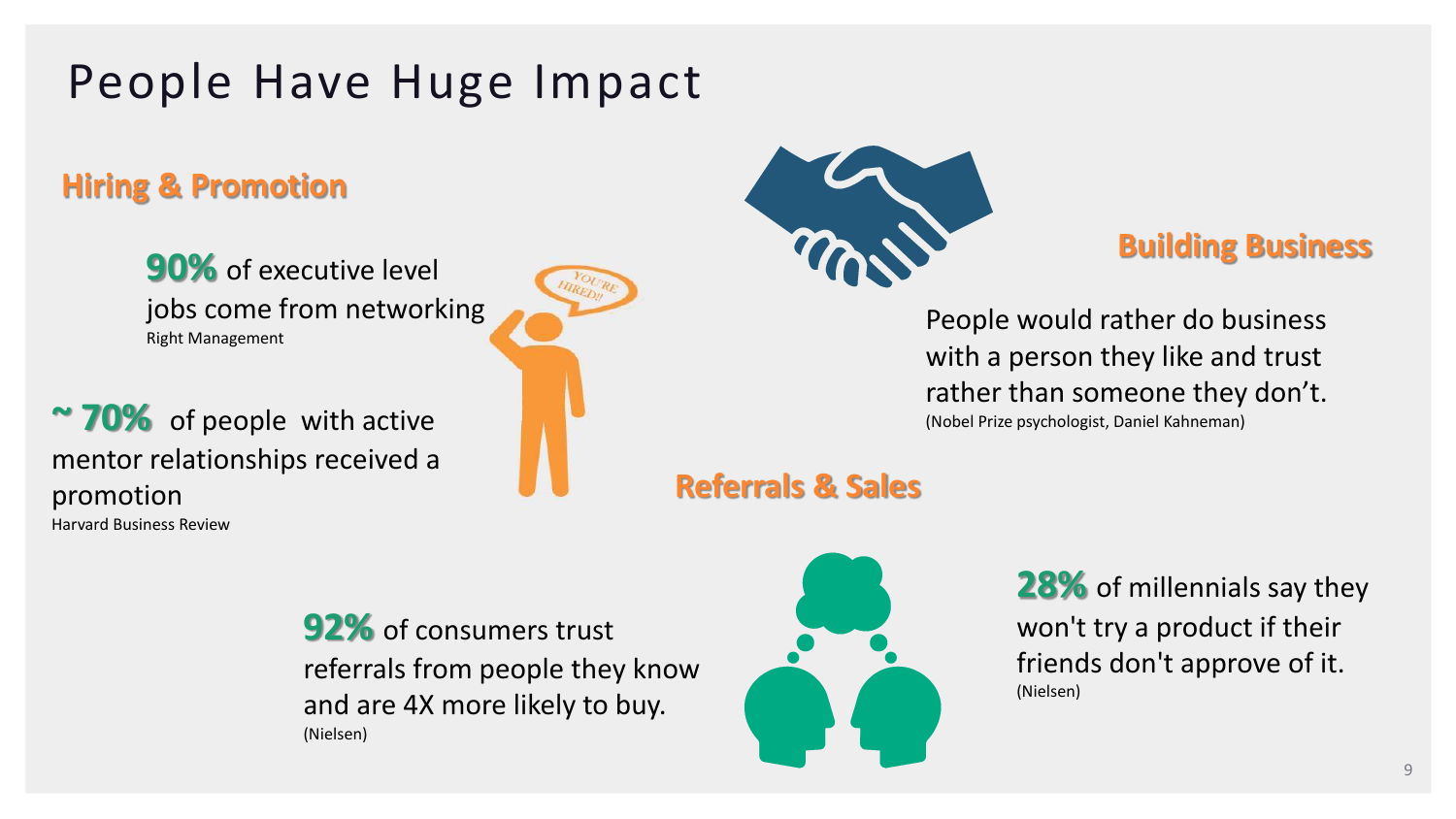# CHAT: Three Reasons People Do Anything



#### WIIFM Relationships **You Asked**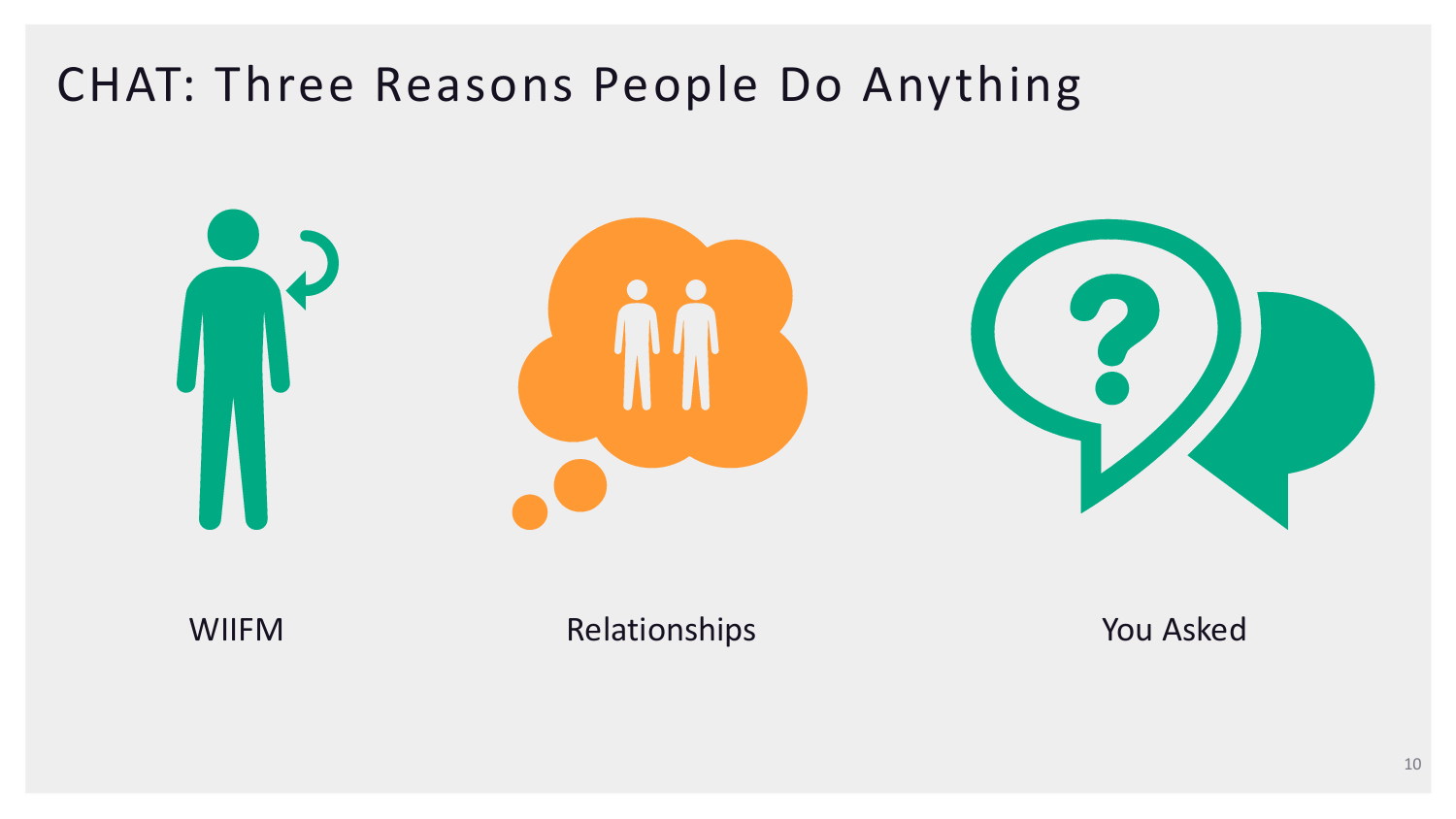# **WIIFT**: Be Curious





**ADVOCACY**  Desire to be understood

**INQUIRY** Desire to understand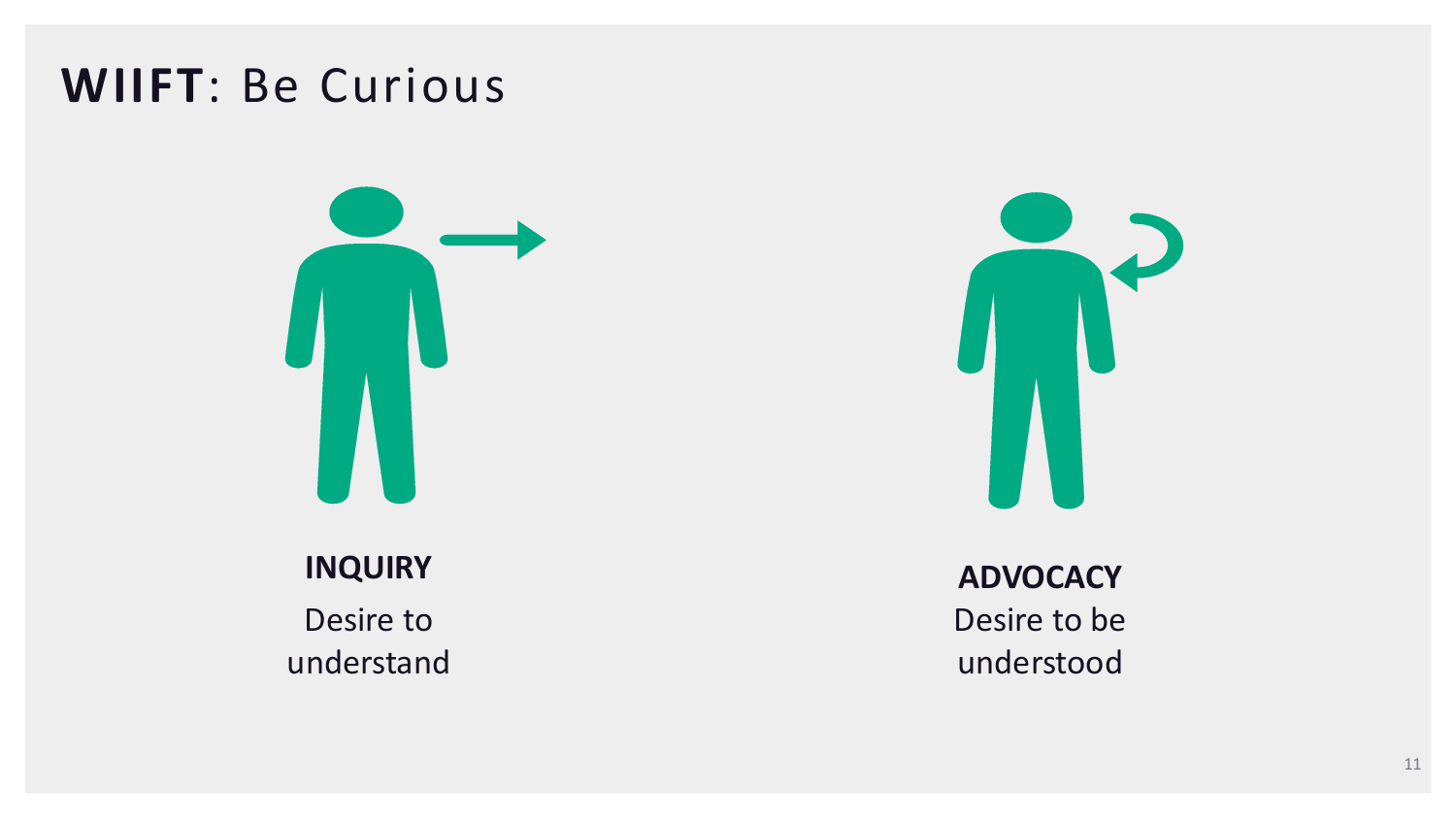# **Relationship**: Connect Like A Connector

### Generous Spirit

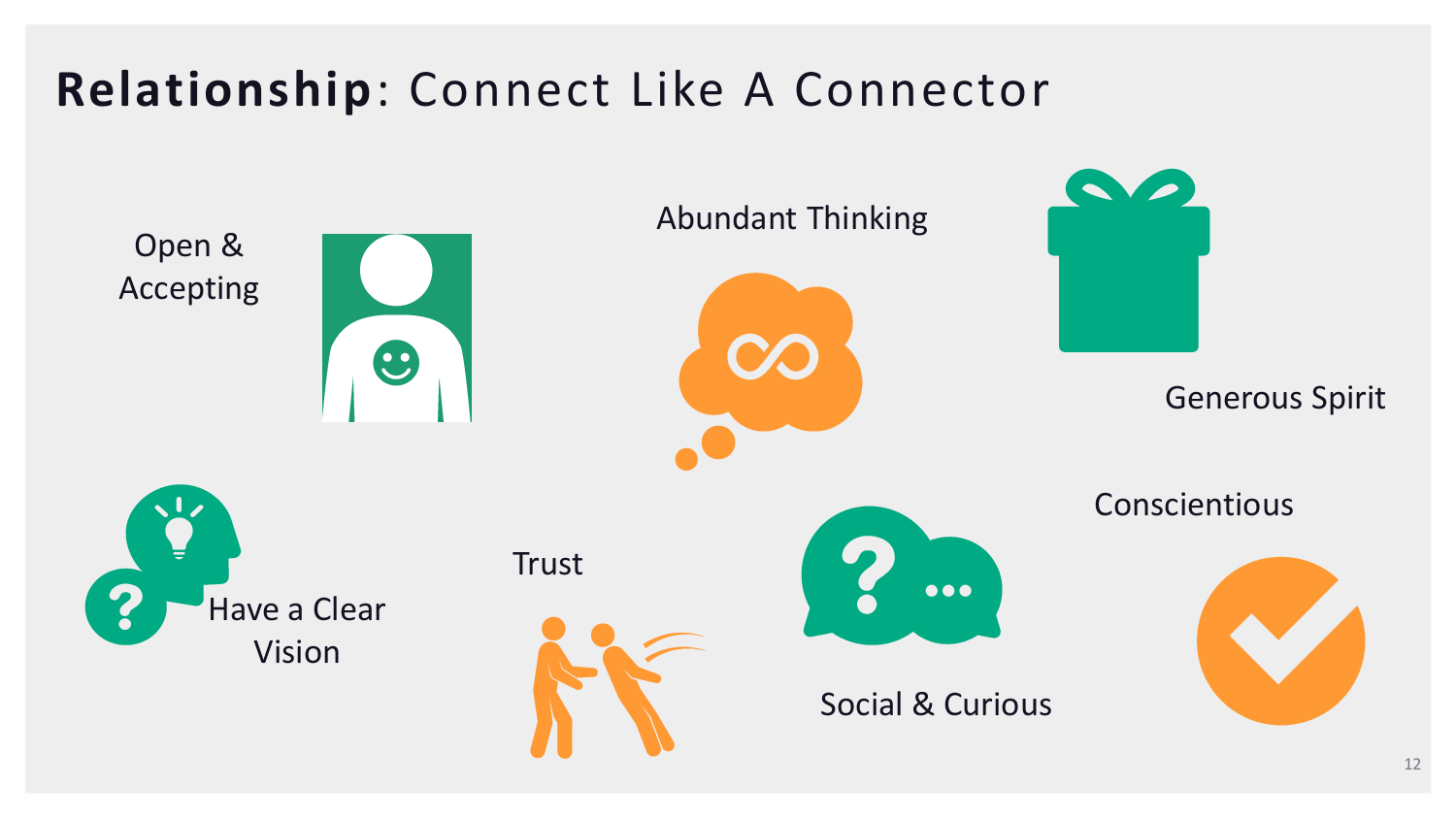# POLL: Do You Find Asking For Help…



# Why do people do anything?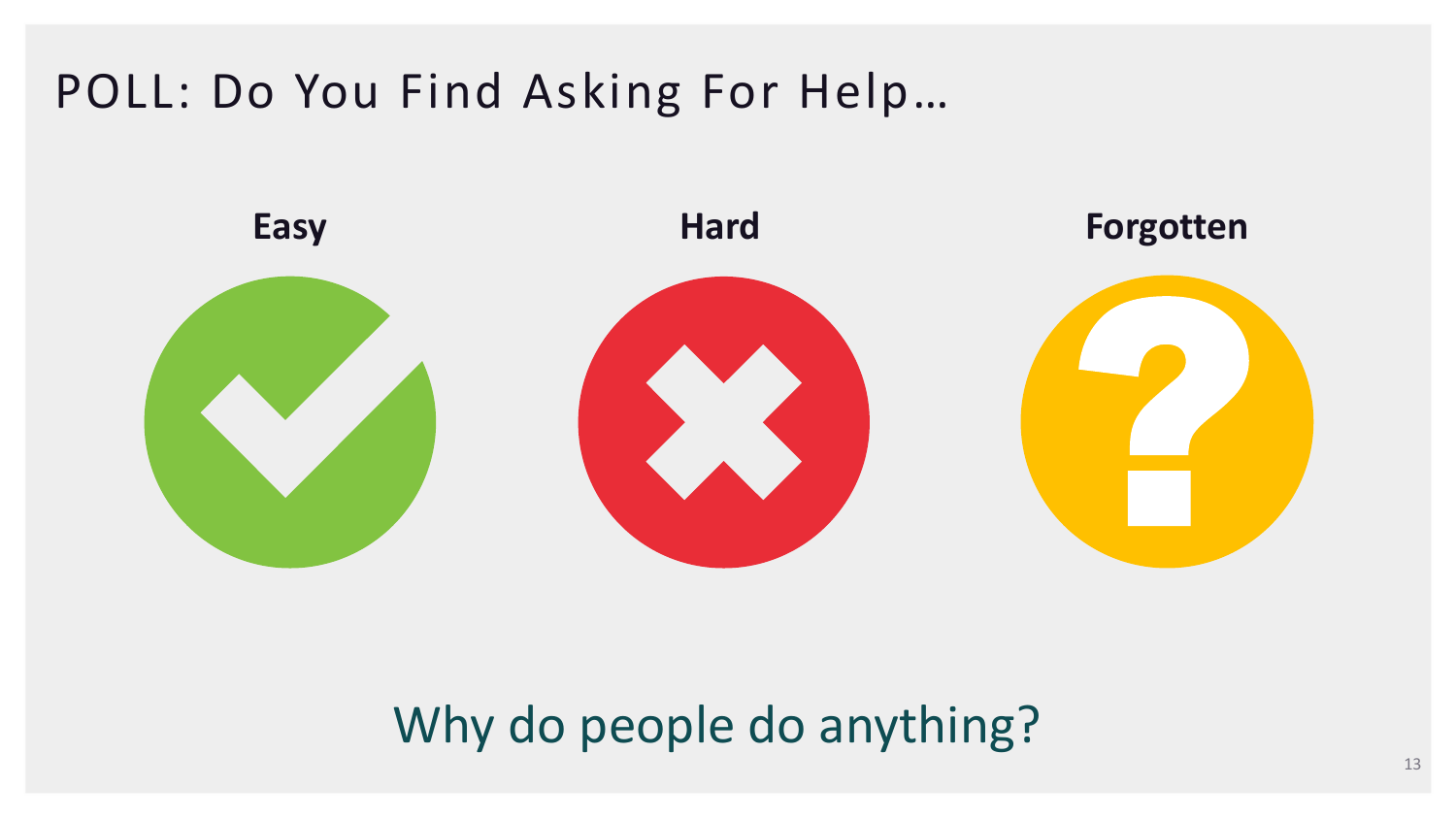# **Ask**: Ask The Right Way





The **Opt Out**  Ask

14 14

## The **Make It Easy** Ask



# The **Non** Ask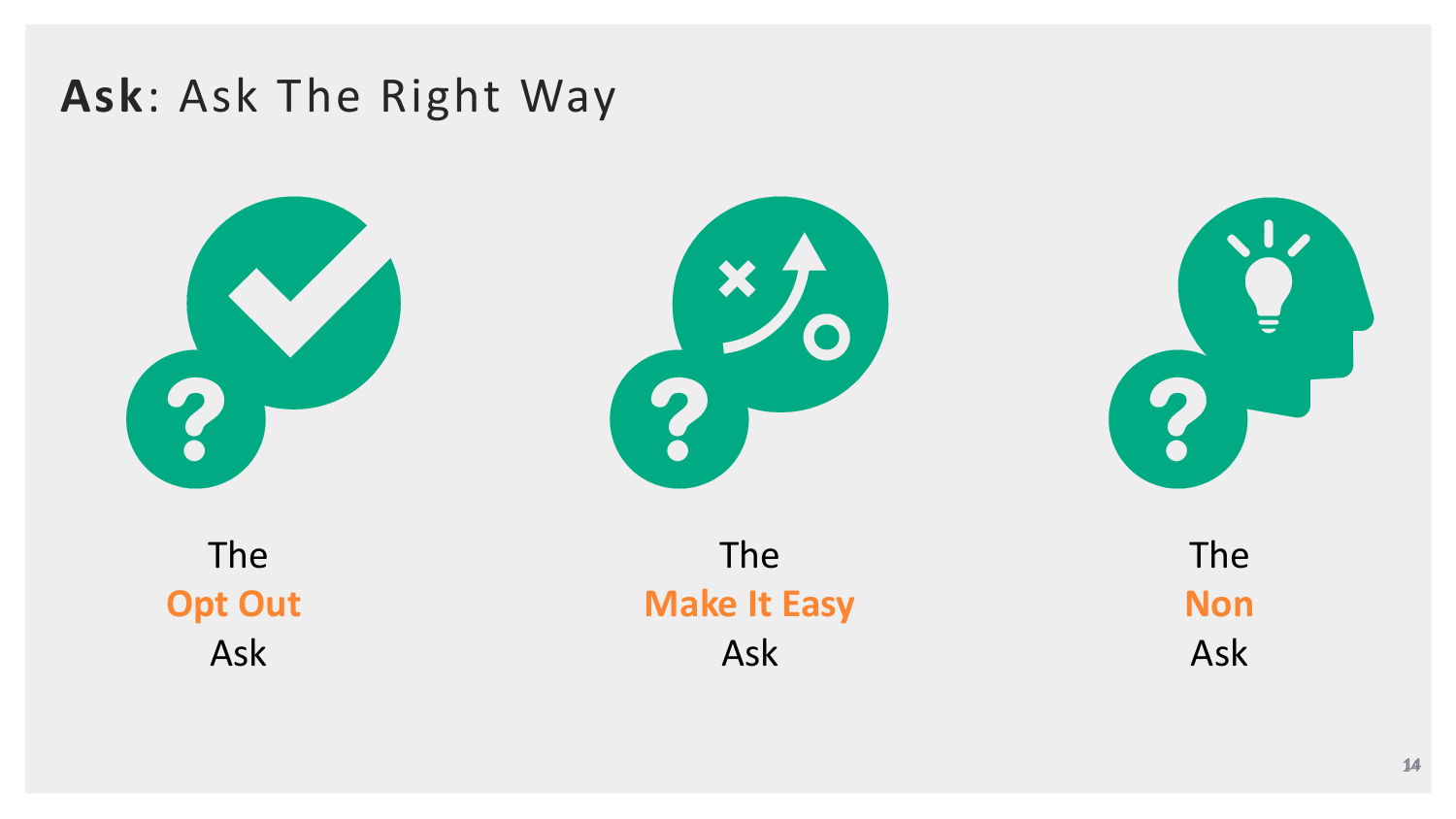# My Gifts To You



## **[www.MichelleTillisLederman.com/GiftPack](http://www.michelletillislederman.com/GiftPack)**

- My Top 5 **Success Accelerators**
- FREE assessment to learn your **Networking Type**
- FREE **Interview Preparation Checklist**
- FREE **Personal Branding Worksheet**
- FREE Chapter: The **Law of Giving**

# **[www.TheConnectorsAdvantage.com](http://www.theconnectorsadvantage.com/)**





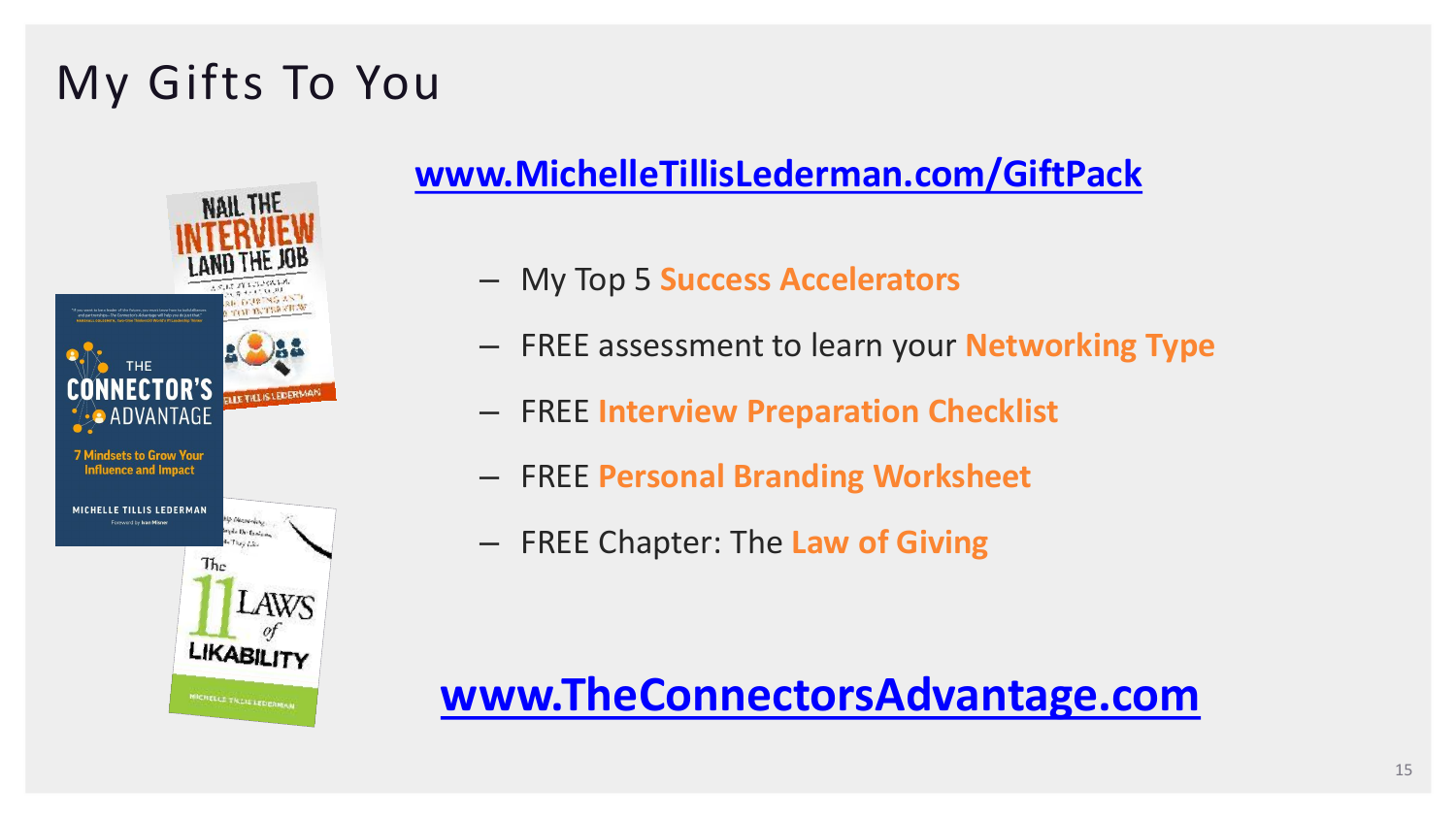# To Get What You Want



To Ask For It